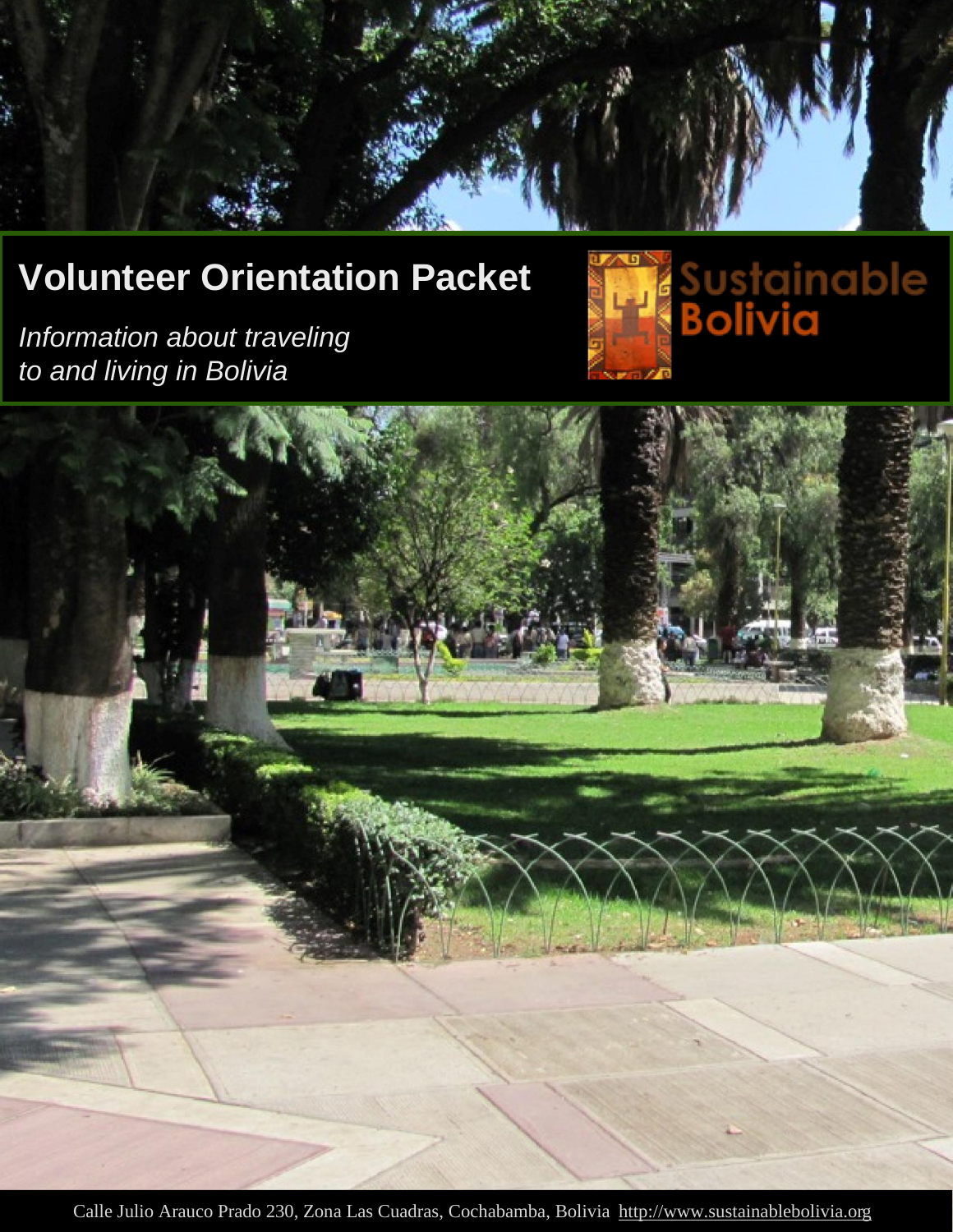# **INTRODUCTION TO BOLIVIA**

#### **General Information on Bolivia**

Landlocked Bolivia is the fifth-largest country in South America and is bordered by Brazil, Peru, Chile, Argentina, and Paraguay. The republic is home to more than 9,000,000 inhabitants, over half of whom live below the poverty line. Given the vast size of the country and its small number of inhabitants, Bolivia has the lowest population density in all of the Americas. This density ranges from less than one person per square kilometer in the southeastern plains to about ten per square kilometer in the central highlands. Bolivia has the highest proportion of indigenous people of any country in South America, with roughly two thirds of its population descended from native inhabitants.

# **Terrain and Culture**

Much of the land is inhabitable as it boasts some of the most isolated, highest, coldest, warmest, windiest, driest and saltiest spots in the world. From the dramatic snow peaked mountains and bleak high altitude deserts of the Andes to the lush rainforests and enormous savannas of the Amazon basin, Bolivia embraces an incredible range of landscapes and climates. Not only does it have an astounding array of ecological zones, but also a huge ethnic and cultural diversity; there are 36 different indigenous groups in the country, which helps create an incredibly rich culture and ethnic traditions.

#### **Economy**

Although Bolivia is immensely wealthy in natural resources, the average per capita income is only \$2,800. When compared to a mean of \$8,200 for other Latin American countries, Bolivia is the poorest country in South America. These conditions make it nearly impossible for the people of Bolivia to adequately plan for the future and basic necessities, such as health care and education, are often out of reach. Approximately 90% of children attend primary school but often for a year or less.

There are many reasons for Bolivia's continued economic stagnation. The plummet in the price of tin in the early 1980's is often cited as a major factor in the decline of the Bolivian economy. This was



Sustainable

followed by another economic blow in the late 1980s and early 1990s when western countries withdrew much of their aid. Lastly, perhaps the most important factor contributing to Bolivia's economic instability was the U.S. sponsored eradication of coca. The reduction of the coca crop caused a great loss of income to the Bolivian economy, especially to the country's poorest classes.

Bolivia's poverty can have a deterring affect on visitors to the region. However it is a wonderful place to visit as it is one of the richest countries in the world in terms of natural wonders and remains one of the safest places to travel in the Americas.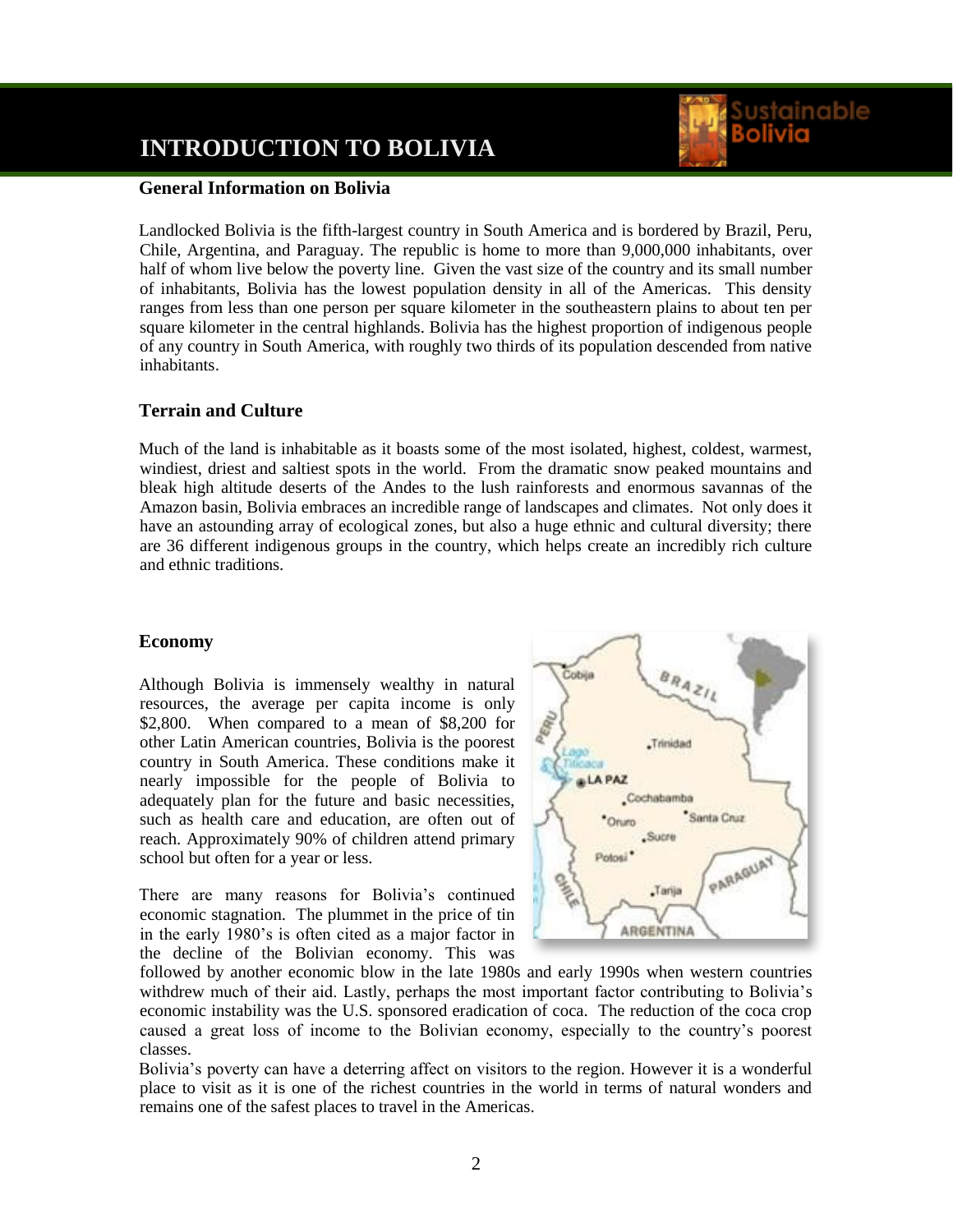

# **INTRODUCTION TO COCHABAMBA**

With more than 900,000 inhabitants, Cochabamba is the fourth largest city in Bolivia. Like other large cities in the region, Cochabamba entertains extremes of wealth and poverty. Downtown Cochabamba is quite modern, with restaurants, bars, shops, and internet cafes lining the streets. Although the wealthiest neighborhoods lie on the outskirts of the city, much of the poverty is found further from the city center. Lacking technology, paved roads, electricity, and plumbing, those living in the outskirts of Cochabamba find shelter in half built adobe homes - a lifestyle starkly different from the wealthy areas.

The word Cochabamba comes from the Quechua '*qhucha*' and '*pampa*', meaning swampy plain, and its fertile soils produce an abundance of wheat, grains and fruits, and the area is generally acknowledged to be the agricultural heart of Bolivia. Set in a fertile bowl in central Bolivia, Cochabamba delights with its luscious Mediterranean-like climate, earning its nickname 'the City of Eternal Spring'. In addition to having the best weather and agricultural products, Cochabamba is also the unofficial culinary capital of Bolivia. It is home to sites such as "La Cancha", reputedly the largest open-air market in South America, and a 109 foot statue of the Cristo de la Concordia (a statue of Christ overlooking the city). Additionally, Cochabamba's central location makes it an ideal starting point to explore Bolivia. A two hour bus ride in one direction delivers you to the base of Tunari, a 17,000 foot mountain, while a three hour bus ride in the opposite direction places you in the vast tropical jungles of the Chapare.

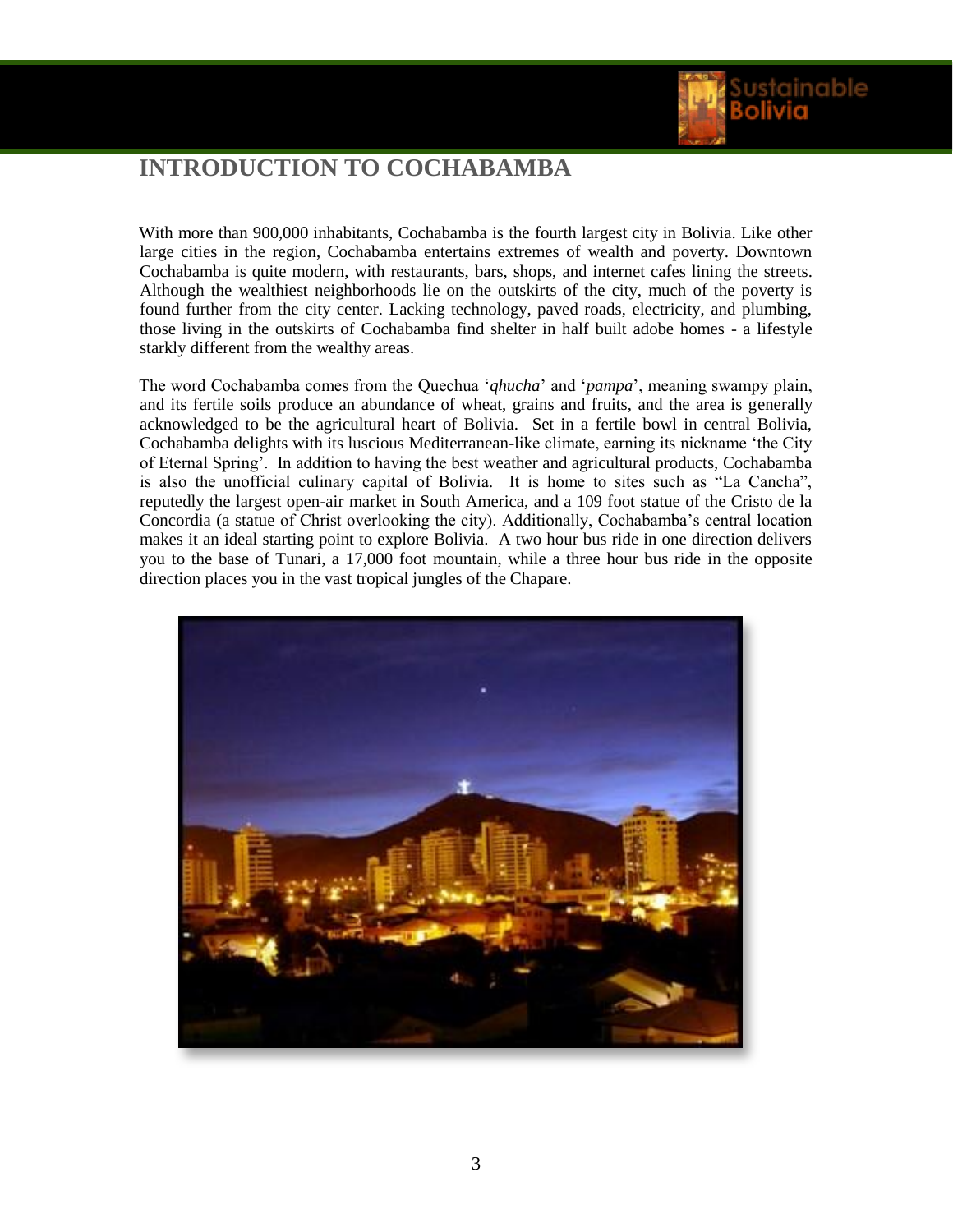

# **WHAT DO I NEED TO DO BEFORE MY TRIP?**

# **Passport**

For travel into Bolivia your passport should be valid for at least 6 months beyond your travel dates. The majority of nationalities will require a visa, so the passport should contain at least two blank pages. Remember that you must allow up to 20 weeks for new or renewal passport applications.

# **Visa**

For those from most Western European countries there is no need to apply for a visa and a 90 day stay is usually granted. Those from Canada, New Zealand and Australia need not apply either, however only a thirty-day stay is granted; this can easily be extended up to 90 days at immigration. Note that proof of tickets for onward travel and the Yellow Fever Vaccination Certificate may be requested, although it is extremely common to enter the country without proof of either.

US citizens are now required to apply for a visa. This is best done at the airport in Bolivia when you arrive in either La Paz or Santa Cruz. You DO NOT need to go to the Bolivian Embassy prior to your trip, regardless of what you may read on the internet. You will need a completed and signed visa application form, given to you on the plane, and \$135 **(this must be in dollars without any rips, tears, or folds)**. You will get a tourist visa, permitting you entry for 90 days. Sustainable Bolivia has experience with immigration law and our lawyer can help answer any of your questions.

If you book your flight with American Airlines, please use our business account number, **832032**. It does not interfere with your own miles if you have a program with American.

# **Insurance**

Travel insurance is always a good idea, as a plan with extensive coverage may cover everything from theft to doctor's bills to emergency return. Be sure to know the details of your policy, especially if you want to do extreme sports such as mountain climbing, whitewater rafting, mountain biking or even trekking. Below are a few travel insurance agencies that we recommend.

- World Nomad [\(www.worldnomads.com\)](http://www.worldnomads.com/)
- Travel Guard [\(www.travelguard.com\)](http://www.travelguard.com/)
- Worldwide Insure [\(www.worldwideinsure.com\)](http://www.worldwideinsure.com/)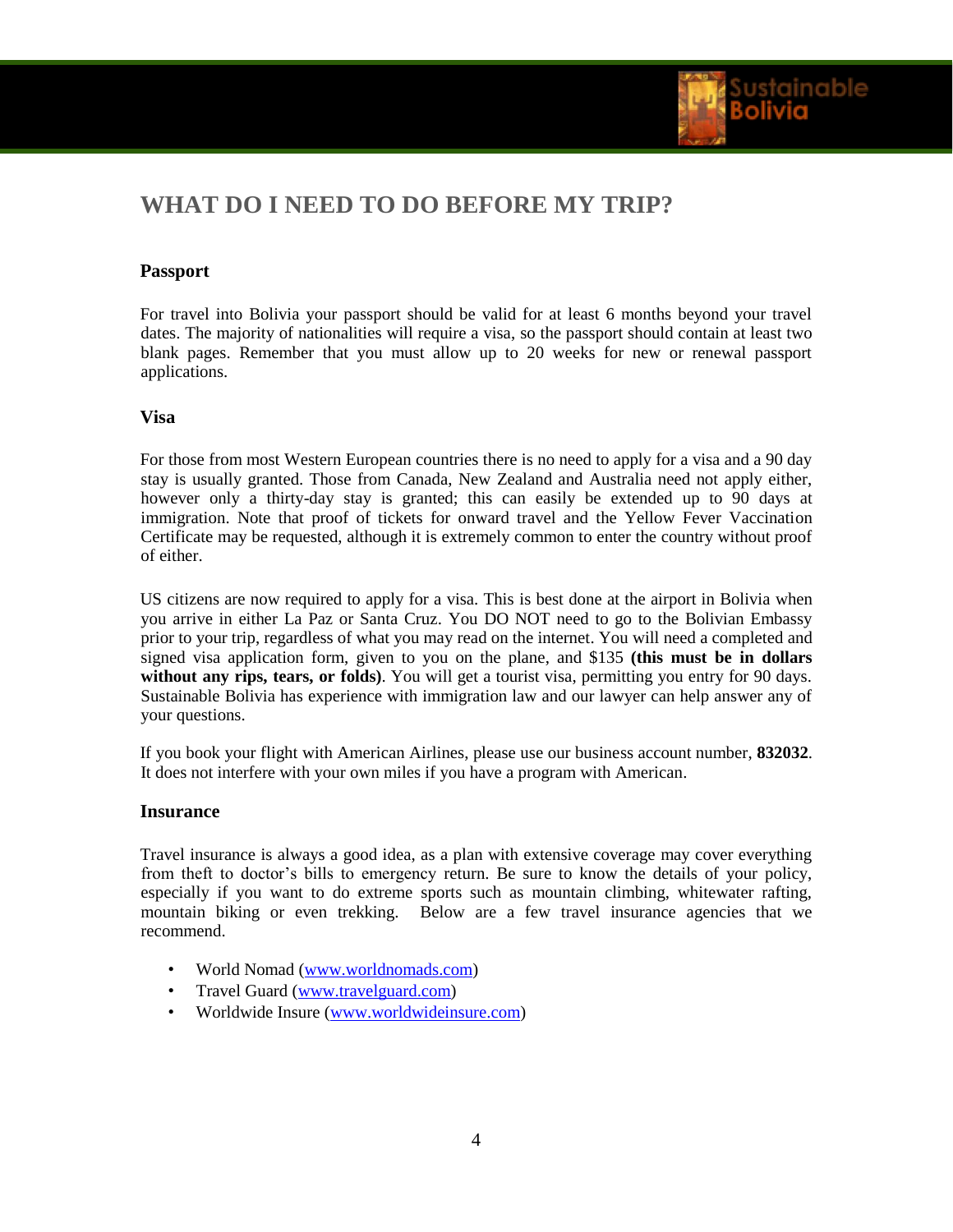

# **When you arrive in Bolivia**

Before taking off, make sure you have all our emergency contact information so that you can get in touch with us if your time of arrival changes. It is very important to remember to try to arrive sometime during the week during business hours or pick-up from the airport may not be available. Once you get through immigration at either La Paz or Santa Cruz and have your visa in hand, you will be able to buy your airline ticket at the BOA or Amaszonas counters for a flight to Cochabamba.

If for some reason there are no available flights, or if you're feeling adventurous, you can take a taxi into either Santa Cruz or La Paz to get a bus. Taxis from the El Alto airport in La Paz or the Viru Viru airport in Santa Cruz can run from 40 to 70 Bs to the bus terminal. Buses between Santa Cruz or La Paz and Cochabamba will be normal, semi-cama (semi-bed), or cama (bed bus). Regular buses are the cheapest, least comfortable option, with semi-cama being the middle option, and the cama the most expensive, albeit the most comfortable. The routes between these cities are well traveled and there will be several buses of varying quality leaving throughout the day. Please see our budget section to get an idea of how much a bus ticket will cost.

# **WHAT SHOULD I BRING TO BOLIVIA?**

Aside of the obvious clothing and toiletries, here are some items you may find useful during your stay in Bolivia. Keep in mind that many of these items are available in Cochabamba, so if you forget something, you can usually replace it with ease.

- Hiking shoes or boots
- Rain gear if coming during the rainy season
- Prescription medicine
- Contact lens solution (this is expensive in Bolivia)
- Adaptor for your electronic plugs
- Sunscreen
- Insect repellent
- A few warm clothing items, the weather during the day is usually very warm but it can get cold, especially in the winter or if you travel to La Paz. If you plan to travel to the Salar de Uyuni or anywhere on the Altiplano, a winter jacket is recommended.
- Bathing suit
- Camera
- Spare set of glasses or a prescription
- Photocopies of all your important documents (passport, airline tickets, visa, yellow card, drivers license, travel insurance) and store them in a safe place.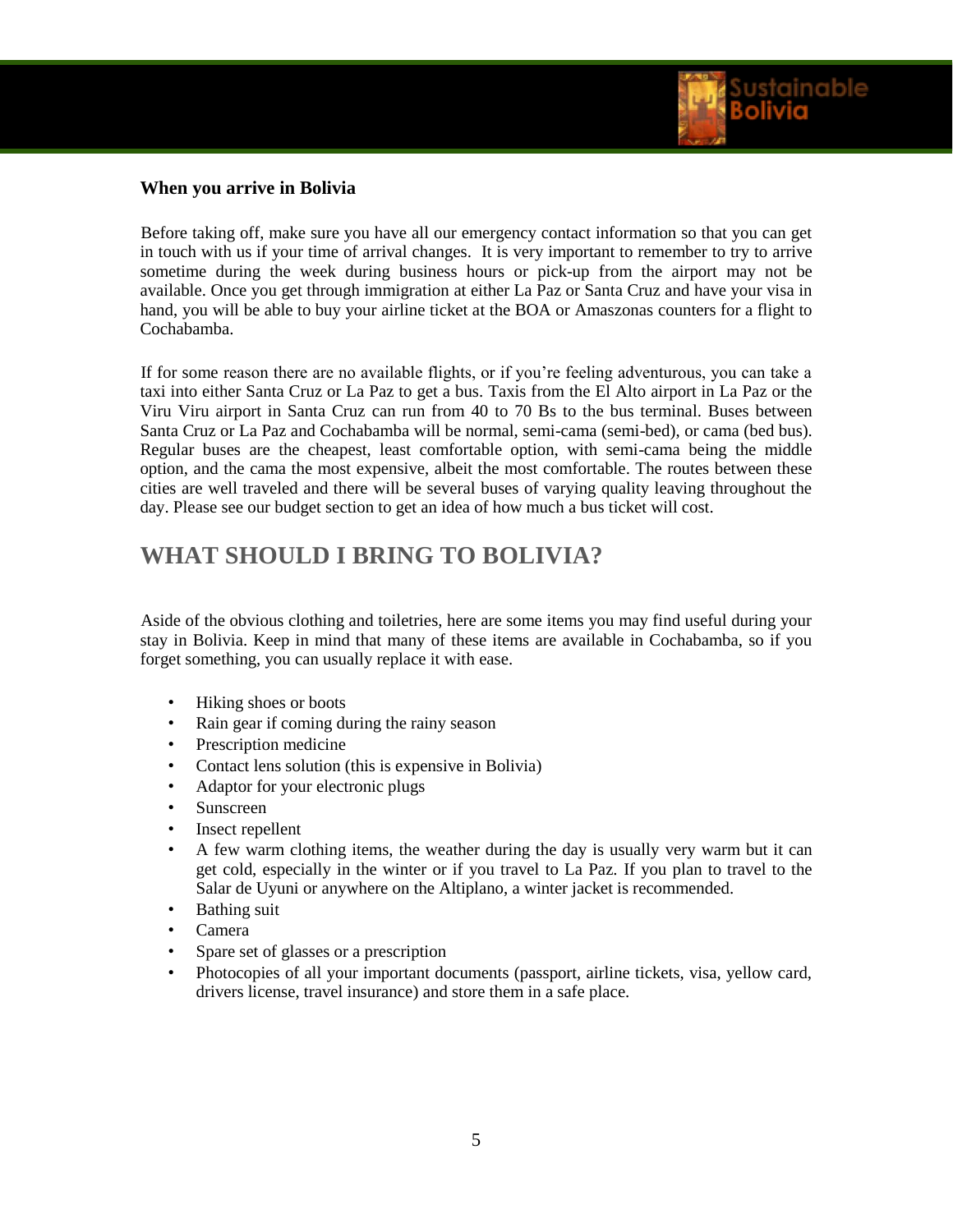

# **HEALTHCARE**

For anyone traveling abroad, health is always a key concern. Traveling often affects one's health, so good physical condition is imperative. With a few simple precautions, Bolivia should pose no health problems apart from the occasional bout of travelers' diarrhea. There are English- speaking doctors in most major cities.

# **Medicines**

Most medicines can be bought without a prescription at your local pharmacy. However, if you are currently on prescription medication it is recommended that you make sure you have enough to cover the period of travel. When buying medication remember that the shelf life is reduced in hot conditions so always check the expiration date.

# **Travelers' diarrhea**

This is the most common illness to affect travelers in Bolivia and, although inconvenient, is treatable. The diarrhea or vomiting is mainly due to food poisoning, usually passed on by the unsanitary habits of food handlers. To avoid infection make sure that fruit and vegetables are properly cooked, or if eaten raw that they are washed or peeled; tap water is not safe to drink but bottled water is readily available. Due to high altitudes tap water should be boiled for 3 minutes if being consumed. When eating from street vendors, make sure that the food is hot and prepared in front of you and avoid anything that has been sitting in the sun for hours. Always remember to practice personal hygiene and either wash your hands or use hand sanitizer.

# **Altitude**

Most travelers fly into La Paz, and at 4,000m above sea level the airport is the highest in the world. Mild mountain sickness (*soroche*) is a possibility and although it doesn't affect everyone, it is wise to take some precautions. The most common symptoms of *soroche* are headaches, shortness of breath, fatigue, dizziness, nausea, vomiting, loss of appetite, and insomnia. It can take anywhere from a few hours to a few days to begin feeling the effects of altitude sickness. The only way to combat it is with rest, painkillers, and perhaps an infusion of coca leaves, which is perfectly legal. You should walk slowly, not eat very heavy food, and avoid cigarettes and alcohol. If symptoms persist you must descend to a lower altitude and then ascend slowly in stages. You may also get medication such as Acetazolamide (Diamox) which can be used as a preventative and continued during the ascent.

Since La Paz can be quite cold, it is easy to forget how strong the sun actually is. Remember to protect yourself with a sunscreen of SPF 15 or higher and of to drink plenty of fluids.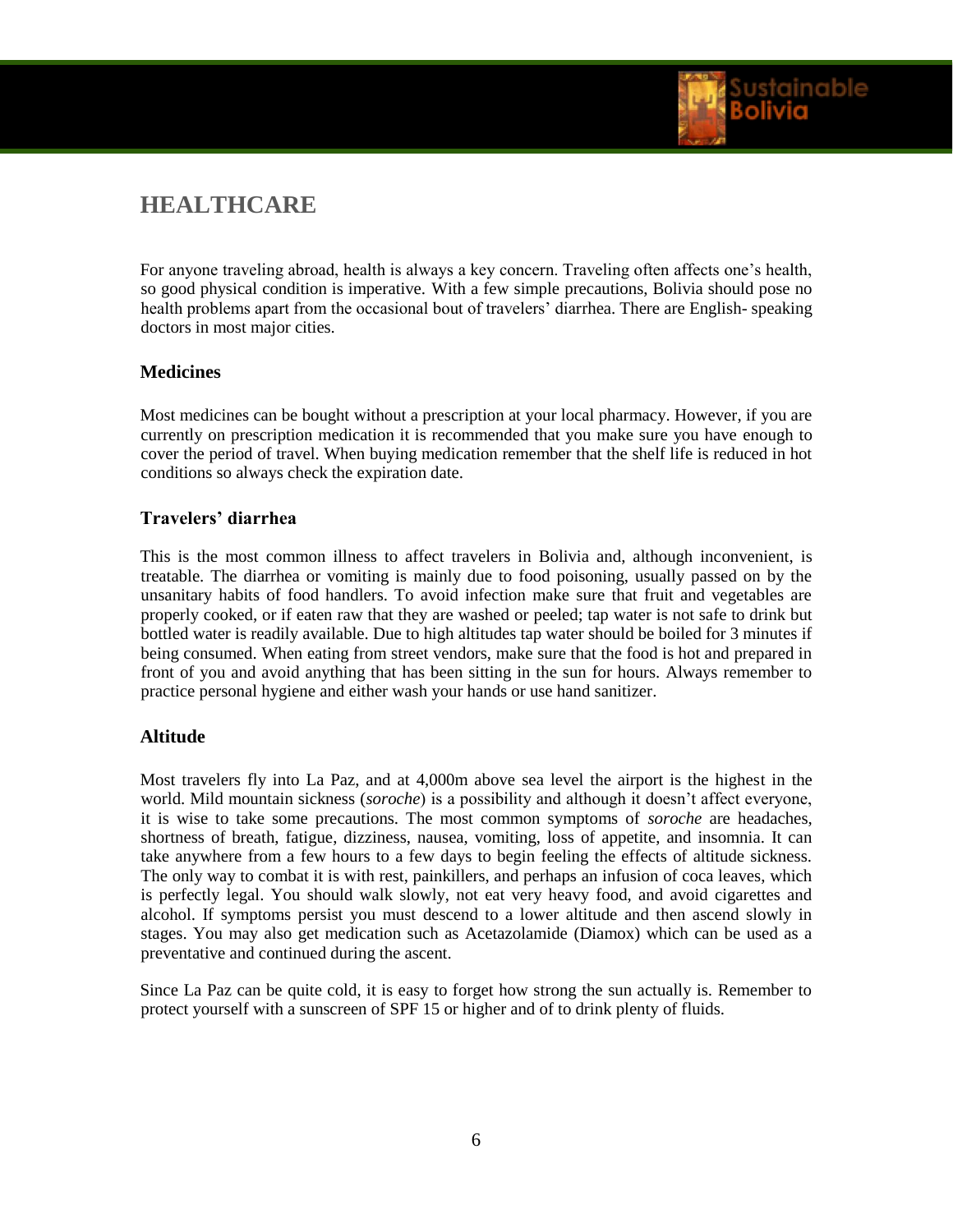

# **Tropics**

Malaria and dengue are prevalent in some departments. Both are spread by mosquitoes, which bite between dusk and dawn. The mosquitoes that thrive in Cochabamba do not carry disease, so although they can be annoying, they pose no threat. If planning a trip down to the Amazon basin and the tropics taking a course of anti-malarial tablets is strongly recommended. There is no antivirus treatment against dengue so the only way to avoid being bitten is to wear repellent and long sleeved clothing.

For further information consult your doctor or local travel clinic, or have a look at the websites mentioned above in the vaccinations section.

# **Recommended Vaccinations**

- Hepatitis A or immune globulin (IG).
- Hepatitis B, if you might be exposed to blood (for example, health-care workers, medical treatment), have sexual contact with the local population or stay 6 months or more in the region.
- Rabies, if you might be exposed to wild or domestic animals through your work or recreation
- Typhoid, particularly if you are visiting developing countries in this region
- As needed, booster doses for tetanus-diphtheria and measles
- Yellow Fever vaccination
- Malaria (Malaria is not present in Cochabamba, however, if you plan to travel to the lowlands, including Santa Cruz, it is highly recommended)

# **Helpful Websites**

World Health Organisation: [www.who.int/ith](http://www.who.int/ith) MD Travel Health: [www.mdtravelhealth.com](http://www.mdtravelhealth.com/) UK[: www.doh.gov.uk/traveladvice](http://www.doh.gov.uk/traveladvice) US: [www.cdc.gov/travel](http://www.cdc.gov/travel) Canada: www.hc-sc.gc.ca/english/index.html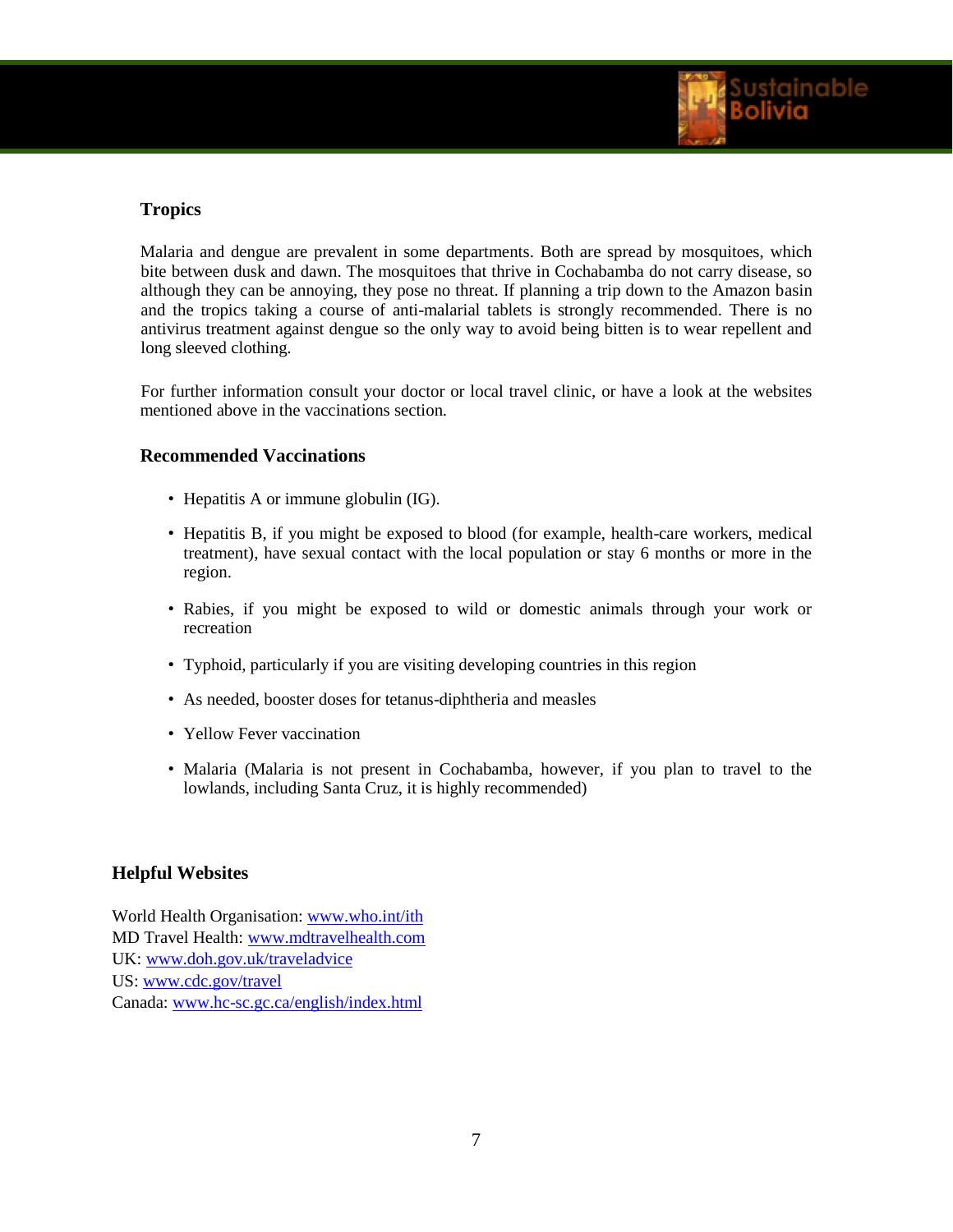

# **GENERAL INFORMATION**

# **Budget**

The cost of living in Bolivia is very low. This should give you an idea of what commonly purchased items cost:

- Public Transport  $-2$  to 4 Bs
- Taxis within city limits  $-8-15$  Bs
- $\bullet$  Bus tickets to La Paz or Santa Cruz 30 to 70 Bs
- Produce for one week  $-20$  Bs on average for one person
- Fruit for one week  $-25$  Bs on average for one person
- $\bullet$  Milk 5 Bs
- $\bullet$  Wine 25 to 40 Bs
- Coffee 6 to 12 Bs
- $\bullet$  Beer (large bottle) 10 to 12 Bs
- $\bullet$  400 grams of pasta 10 to 15 Bs
- 1 kilo ground beef  $-35$  Bs
- $\bullet$  Bag of flour 10 Bs
- $\text{Eggs} 80 \text{ cents per egg}$
- Lunch at a restaurant 15 to 25 Bs for a completo (soup, a main course, salad, dessert)
- Shampoo/Conditioner 10 to 25 Bs
- $\bullet$  Soap 10 Bs

The exchange rate is roughly 7 Bs to 1 Dollar or 10 Bs to 1 Euro

# **-Bolivia country code**

+591

# **Time zone**

GMT -4 hours (-3 in the summer)

# **Electrical current**

220v at 50Hz. The outlets are of the 2 pin variety with round prongs (so remember to bring a converter/adaptor!) Most modern electronics are now compatible with 110v or 220v.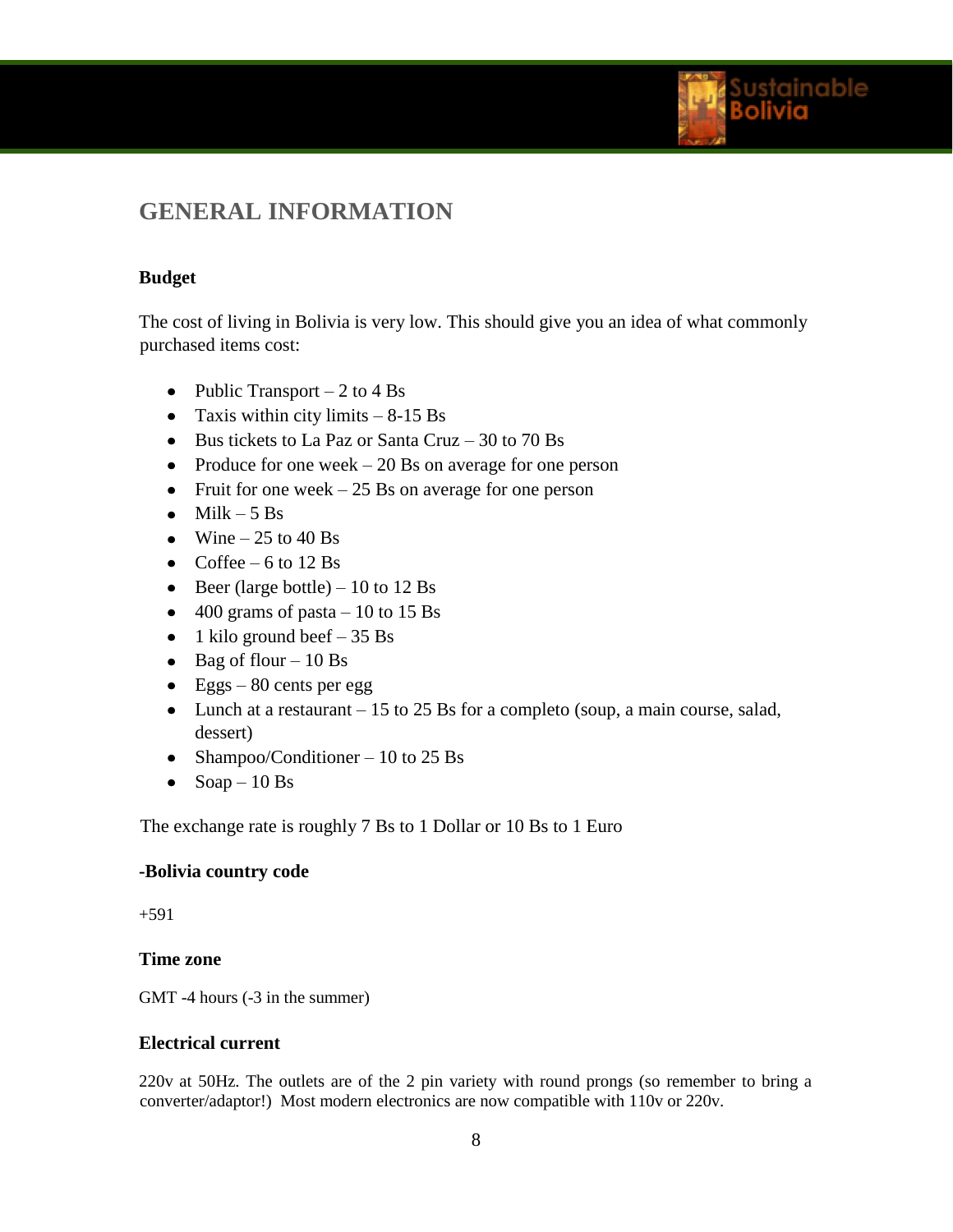# **Communication**

Internet cafes are on almost every street corner. Prices start at about 2 bolivianos (\$0.30) for the hour. Connections are generally very good, and most come equipped with a webcam and Skype. Most internet cafes will also have a call center from where you can make calls anywhere in the world. You can also buy a chip for your mobile phone for about \$5.

Postal services are generally very slow, may be quite expensive, and so are generally not recommended.

#### **Business hours**

Markets generally open at the crack of dawn and by 6am are in full swing. Businesses usually open at 9am and stay open until about 7pm. There is a 2 hour lunch break from 12 to 2, when everything comes to a standstill, except for restaurants serving lunch.

# **ATMs**

ATMs/cash dispensers are readily available in most towns and have an English language option. They accept most cards and dispense in either bolivianos or dollars. In some cases the Bolivian bank or the traveler's bank will charge a fee when taking out money with a foreign card or with a foreign bank.

# **Travelers' Checks**

Travelers' checks are not recommended, as there are no places in Cochabamba where they can be cashed.

# **Changing Currency**

There are many locations where foreign currency may be changed for bolivianos. Vendors who change money can frequently be found on the street near the post office as well.

#### **Currency**

Bolivia's currency is called the boliviano, and comes in denominations of 10, 20, 50, 100 and 200 in notes and 10, 20 and 50 centavos in coins. Always ask for change in smaller denominations, as it is especially hard to find change in smaller towns. Most banks will often break larger bills at the teller windows.

# **Safety**

Bolivia is one of the safest countries in all of the Americas. Naturally, some danger lies in the bigger cities. The most popular scam involves someone spilling something on you, and while you wipe it off, another pickpockets your wallet or slashes your bag. The key is to be vigilant, and always carry your bag on your front especially when in busy markets. There are several areas that are unsafe to walk around in after dark so ask our staff about areas to avoid and safe taxi services. Avoid walking around at night on your own, and never wear expensive jewelry or carry too much money on you. Always carry a copy of your passport and never get into a car with a police officer or someone else who you don't know.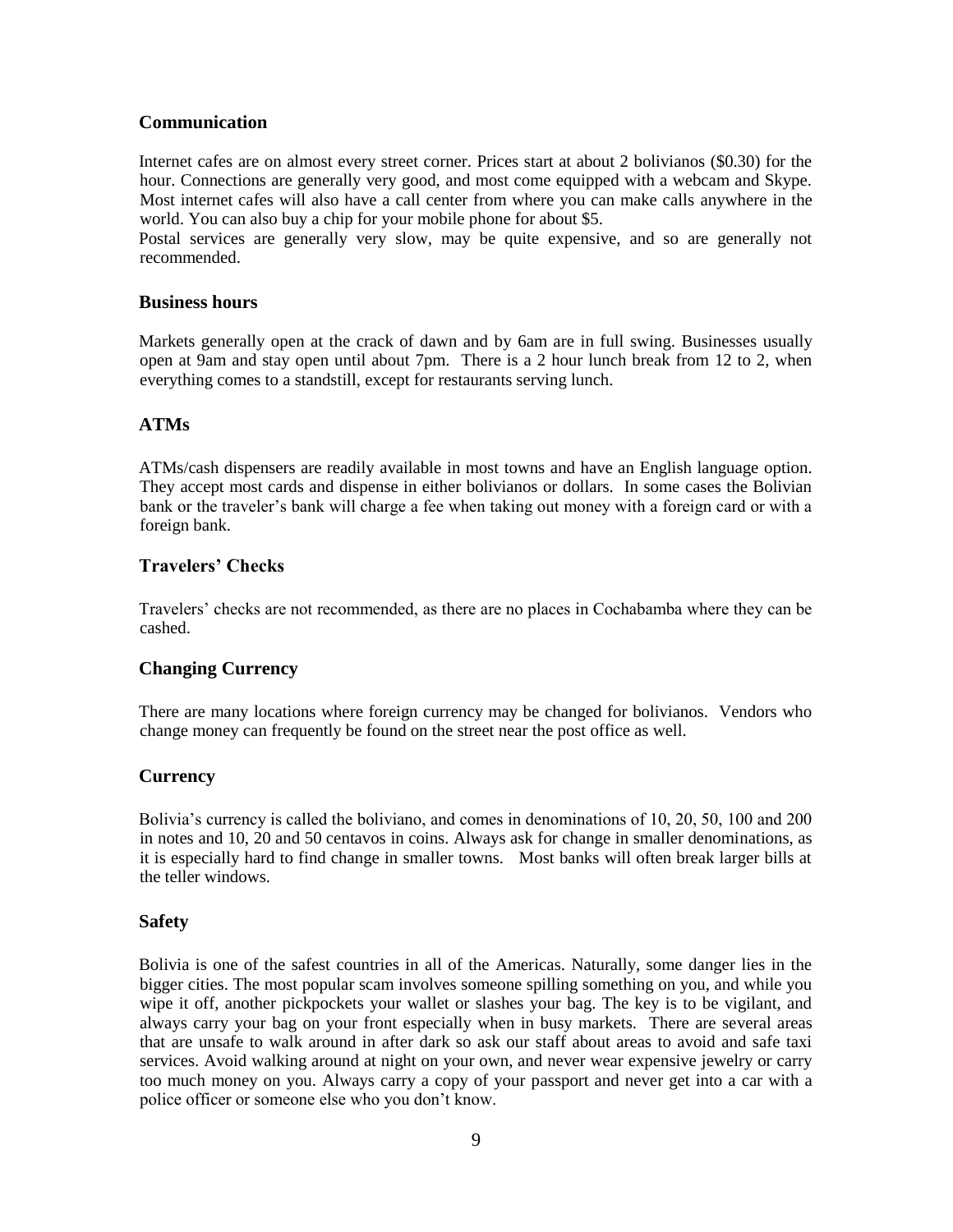

Roadblocks may lead to delays and cancellations when traveling by bus, so always ask locals what the current situation is before embarking on a journey. Also, during the rainy season, floods and landslides make some roads impassable. Always prepare for trips in advance with extra snacks and water, in case of a

roadblock.

# **Culture**

When traveling to foreign places, it is important not to be judgmental of cultural norms that may seem odd to you. In Bolivia, a casual greeting upon entering and exiting a room is very important. A kiss on the cheek is common and in some places a kiss on both cheeks.



One thing that many people find

both interesting and irritating is that Bolivians rarely say "I don't know." Rather than admitting to not knowing, a Bolivian will simply tell you wrong information. This happens a lot when asking for directions, so rely on maps more than people for getting around.

#### **Laundry**

Housekeepers are often open to doing laundry, but if you have a very large load, it is usually better to go to a local Laundromat. Either way, it costs about 10 bolivianos (\$1.35) per kilo of laundry. Also note that clothes are dried in the sun, so do not bring delicates.

# **TRANSPORTATION**

#### **By Air**

It is likely that your first port of call will be either La Paz or Santa Cruz. As long as you have your documents in order, entry into Bolivia should be a breeze. Domestic air travel is relatively inexpensive and quick, especially during the rainy season when many roads may be washed out. You can either book online or directly at the airport. A flight from La Paz to Cochabamba takes around 35 minutes and costs about \$50-\$70.

# **Airport tax**

The airport tax for national flights is \$2 and for international \$25 and must be paid before your departure. All airports will have a desk or cabin that might be labeled with the word *tasa* or *impuesto* (tax), where you will show your ticket and pay the fee. In exchange you will be given a sticker or ticket that must be shown with your ticket when you begin to board your flight.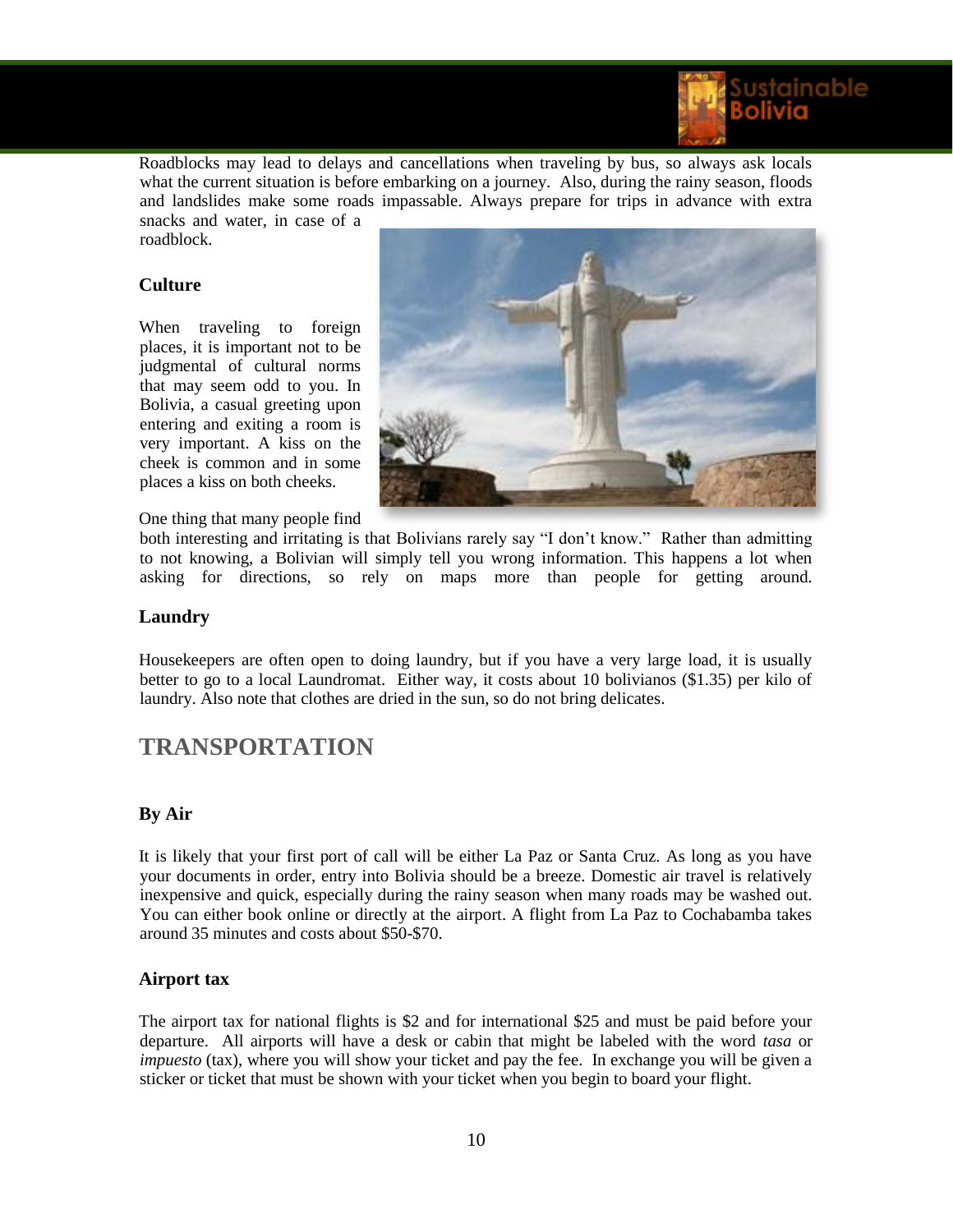# **Airlines in Bolivia**

BOA [\(www.boa.bo\)](http://www.boa.bo/) Amaszonas [\(www.amaszonas.com\)](http://www.amaszonas.com/) TAM [\(www.tam.com.br\)](http://www.tam.com.br/) AeroSur [\(www.aerosur.com\)](http://www.aerosur.com/)

# **By long distance bus** (*flota*)

Buses are the most common way to get around Bolivia. There are many different companies all offering different levels of comfort, price, and safety record. The Bolivian road network has improved greatly in the past few years and travel by bus is relatively safe and cheap. You can buy bus tickets 24 hours in advance, which is advisable, however sometimes you can buy a ticket just as the bus is about to leave, for a lower price.

On the major long haul routes there may also be the option to take a sleeper bus option, which costs about twice, but means that you get more space, reclining seats, and if you're lucky, a toilet. This is especially recommended for overnight trips.

Also note that on bus rides that are four hours or less, there will not be a bathroom on the bus nor a stop made to use one.

| <b>DESTINATION</b>  | <b>TIME IN HOURS</b> | <b>COST</b> |
|---------------------|----------------------|-------------|
| La Paz              | 8 to 10 Hours        | \$5         |
| Oruru               | 4 Hours              | \$3         |
| <b>Santa Cruz</b>   | 10 to 12 Hours       | \$7         |
| <b>Sucre</b>        | 10 Hours             | \$6         |
| <b>Trinidad</b>     | 26 Hours             | \$8         |
| <b>Villa Tunari</b> | 3 Hours              | \$2         |

#### **Bus trips from Cochabamba and their average costs**

# **Micros, Minibuses, and Trufis**

These are Bolivia's least expensive forms of transportation. They follow set routes, but you can get on and off anywhere along the route. The number and letter system may be a bit intimidating at first, but are easy to learn. *Trufis* can be either minibuses or cars (a collective taxi), which work in the same way as

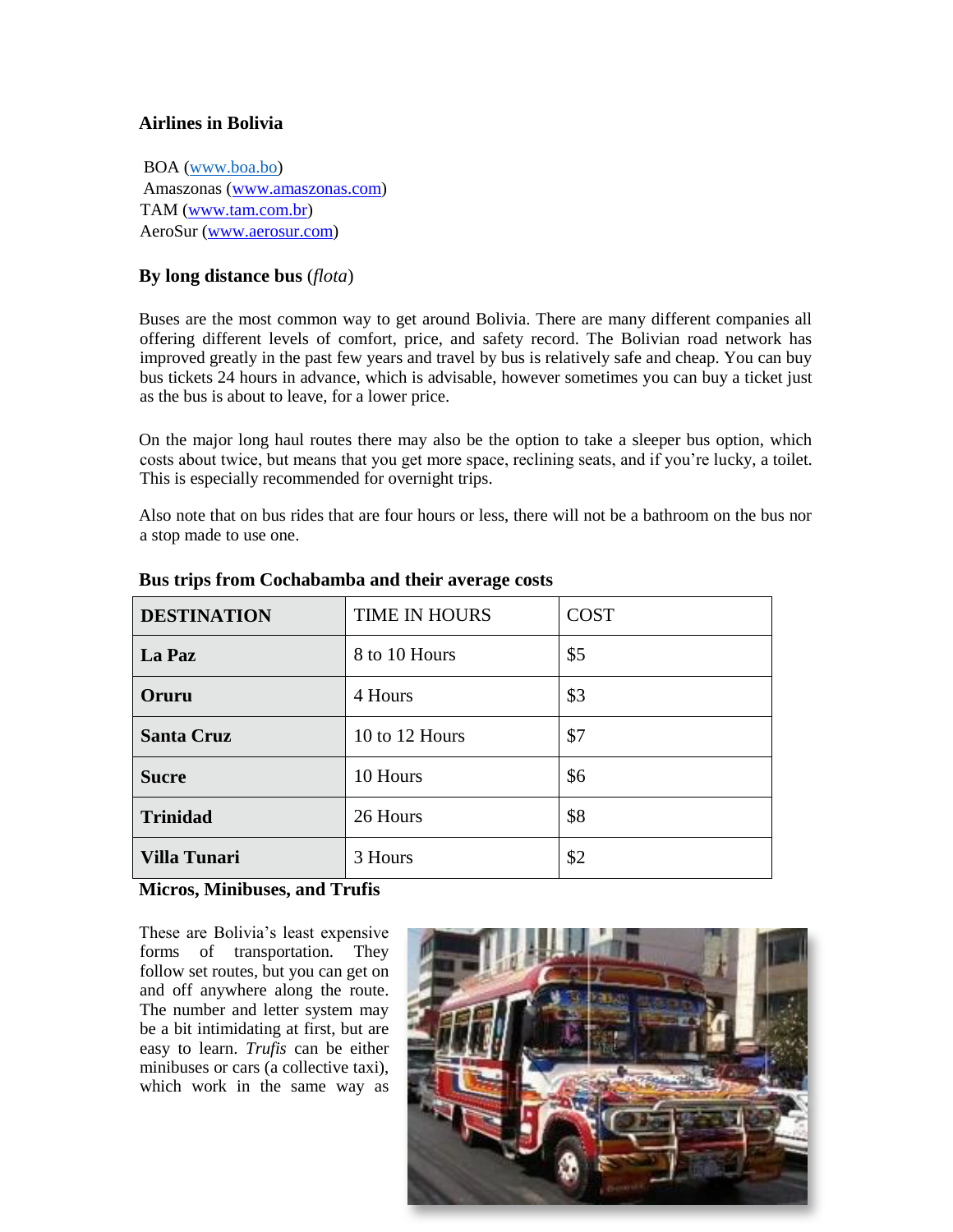

micros. Fares are generally about \$0.20.

#### **Taxis**

Taxis are also an easy but slightly more expensive way to get around town. Taxis do not come equipped with meters, so be sure to negotiate the fare before getting in. One dollar to a dollar and fifty cents is usually enough to get across town. Fares are not set and the number of people taking the cab will alter the price. Taxi drivers often do not know street names, so knowing a major landmark helps. Always carry small change, as drivers do not carry much change. Never get into a taxi that has anyone else aside from the driver already inside. Robberies often occur when two people work together to get someone inside a taxi and then rob them.

# **Trains**

Currently, trains only travel from Oruro and go south to the Argentine and Chilean borders and from Santa Cruz to the Brazilian border. If traveling to Uyuni, it is best to take the train, as opposed to the rocky bus route.

# **ENVIRONMENT AND FOOD**

# **Climate and Weather**

Bolivia's extreme geographical variations offer a wide range of climatic patterns. The cities of La Paz and Potosí often experience very cold temperatures and sometimes snow, while the Altiplano region is prone to severe flooding. In the lowlands, the weather is quite tropical- very warm and humid. Cochabamba is said to have perfect weather, always sunny and warm during the day and a bit cooler at night. Bolivia's rainy season lasts from November to March.

#### **Meals**

Although Bolivian food is not internationally renowned, it is delicious and always fresh.

Bolivians use locally grown produce and, because of vast regional differences, ingredients depend on your location. For example, in the altiplano, food is starchier, whereas in the lowlands, fish and vegetables dominate plates.

A typical breakfast consists of little more than coffee and a bread roll, which is usually followed by a midmorning snack. The most popular Bolivian snacks are salteñas, tucumanas, and empanadas. All three are pastry puffs stuffed with either cheese or a mixture of meat, gravy, and vegetables. Street vendors sell them until early afternoon. Lunch is the biggest meal of the day. Local restaurants serve *almuerzos* for about \$2. An *almuerzo* consists of a soup, entrée (meat, rice,

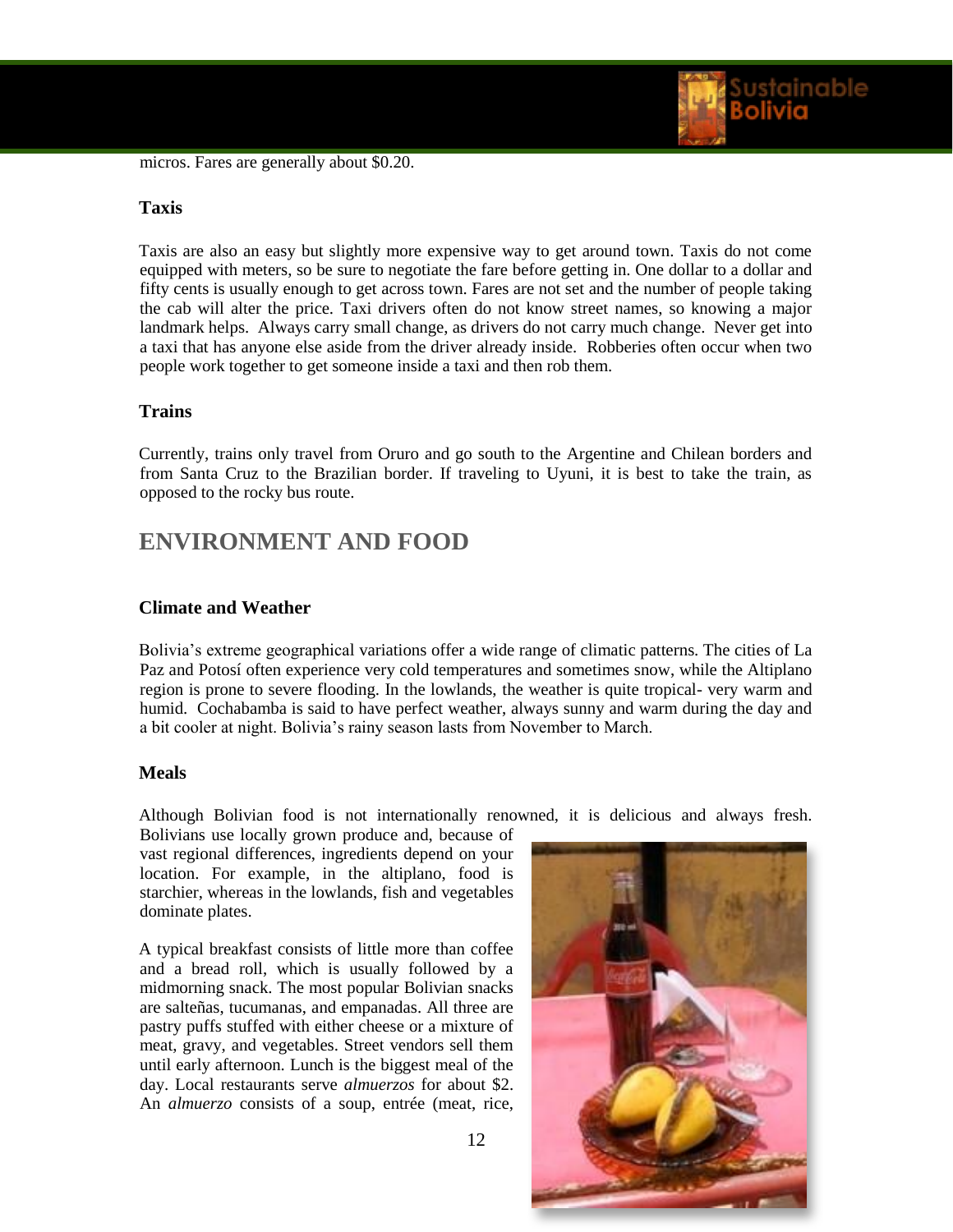# **OTHER RESOURCES**



and potato), dessert, and juice or soda. Dinner is lighter than lunch and can be either a meal or just bread and tea.

Although vegetarianism is not very common, there are several vegetarian restaurants in Cochabamba and fruits and vegetables are readily available at the market, which makes being a vegetarian completely do-able. If eating at a non-vegetarian restaurant, be aware that your meat substitute will most likely be more rice.

# **Water**

It is not safe to drink the water in Bolivia. Bottled water is cheap and readily available. Hot beverages are usually made with tap water- this is fine, as long as the water has been boiled for several minutes. Additionally, be weary of ice in restaurant drinks as they are often made with tap water. If you are ever unsure of the source of your water, don't be shy to ask.

# **Where to Go**

Cochabamba prides itself on its extensive array of restaurants. The main roads in Cochabamba are literally lined with restaurants and cafes, big and small. There are far too many good eateries in the city to list them all. Don't be afraid to go out and explore- major restaurants are safe and clean.

# **Recommended Bolivia related reading**

- *A Concise History of Bolivia* by Herbert Klein
- *The Complete Bolivian Diaries of Che Guevara and Other Captured Documents* by Ernesto Guevara with Daniel James ed.
- *Culture Shock: Bolivia* by Mark Cramer
- *We Eat the Mines and the Mines Eat Us: Dependency and Exploitation in Bolivian Tin Mines* by June Nash
- *Llamas, Weavings and Organic Chocolate: Multicultural Grassroots Development in the Andes & Amazon of Bolivia* by Kevin Healy
- *Bolivia: Between a Rock and a Hard Place* by Pete Good

# **Useful Websites**

| • Sustainable Bolivia | www.sustainablebolivia.org                |
|-----------------------|-------------------------------------------|
| • Currency Exchange   | www.xe.com                                |
| • Footprint           | www.footprintbooks.com                    |
| • Lonely Planet       | www.lonelyplanet.com                      |
| • Bolivia.com         | www.bolivia.com                           |
| • Written Press       | www.prensaescrita.com/america/bolivia.php |
|                       |                                           |